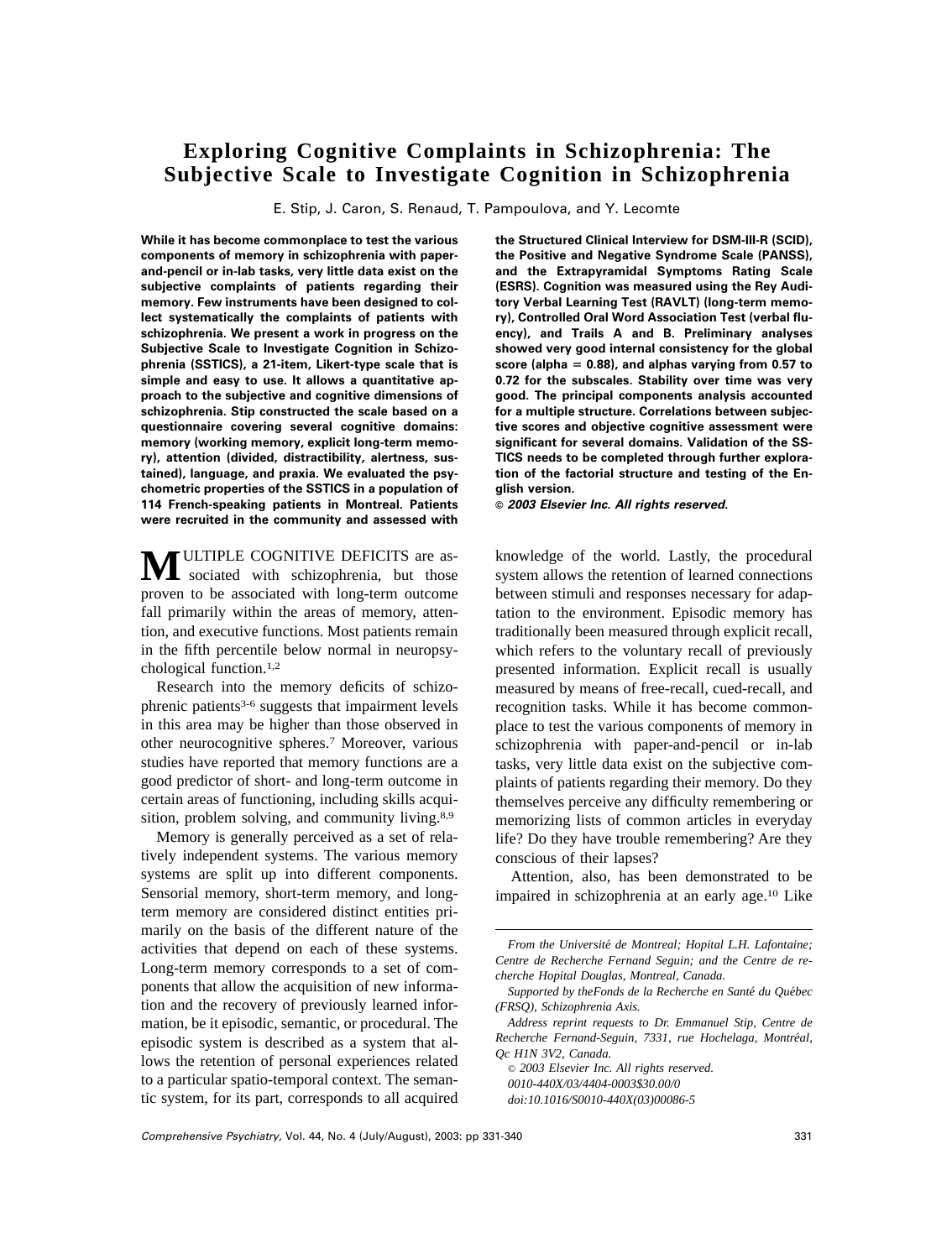memory, attention is a diverse and complex concept. It can be divided into four distinct components: alertness (the capacity to detect a stimulus), sustained attention (the capacity to focus attention over a long time period), selective attention (the ability to focus on relevant information while ignoring distracting stimuli), and divided attention (the capacity to divide attentional resources between several simultaneous messages). Here, too, little is known about the subjective perception of schizophrenic patients with respect to difficulties in this area. Finally, executive function deficits have been documented in patients with schizophrenia.11

Very few instruments have been designed to collect systematically the complaints of patients with schizophrenia.<sup>12-18</sup> Huber and Gross<sup>19</sup> proposed the term "basic symptoms" to designate the earliest symptoms of schizophrenia on which the rest of the symptomatology develops, especially the positive one*.* According to these authors, while basic symptoms evade behavioral observation, they can be discerned through an analysis of what patients feel. The idea of basic symptoms has been at the root of the development of several evaluation scales, the best known of which include the 98 item Bonn Scale20 and Sullwold's 98-item Frankfurt Scale (FCQ).<sup>12</sup> This concept has been investigated by a number of researchers. Liddle and Barnes, for example, examined basic symptoms by means of the subjective items of the Scale of Assessment of Negative Symptoms (SANS).<sup>15</sup> They concluded that the SANS did not fully serve the purpose and, consequently, proposed a scale to evaluate how patients subjectively experience the deficits characteristic of schizophrenia. Studies have recently been published on the Subjective Deficit Syndrome Scale (SDSS),<sup>21</sup> the Subjective Experience of Negative Symptoms (SENS) scale,<sup>22</sup>, and the Frankfurt Complaint Scale<sup>23-25</sup> and Bonn Scale questionnaires.26-28 On these subjective scales, the severity estimate or the global score attributed to each item depends on whether the experience reported by the patient belongs within the sphere of normal experiences, and whether it could eventually disrupt normal activities or elicit distress. The relatively satisfactory rate of inter-rater agreement in this regard suggests that most patients are capable of giving an account of their subjective experience of deficits. Generally

speaking, each item is highly prevalent, thereby confirming Huber's hypothesis regarding the ability of schizophrenic patients to become conscious of and report their subjective symptoms. For example, where Liddle's scale is concerned, a study by Yon and Loas<sup>29</sup> confirmed the results obtained by Liddle and Barnes with respect to distractibility (52%). To our knowledge, no instrument existed specifically designed to evaluate the subjective cognitive complaints of patients with schizophrenia. It seemed appropriate, therefore, to create an instrument specific to schizophrenia, which would be validated with a population of schizophrenic patients.

Consequently, we set out to create a scale to measure the subjective complaints of patients, bearing in mind the cognitive deficits in schizophrenia that have been objectively measured in the past. The present article describes how the Subjective Scale to Investigate Cognition in Schizophrenia (SSTICS) was constructed, the rationale behind it, and its validation with a population of 114 patients diagnosed with a schizophrenia-spectrum disorder and treated neuropsychologically and clinically for at least 1 year.

## EXPLORATORY CONSTRUCT

Despite the distance that exists between a construct based on objective data and one derived from a subjective data set, we developed a questionnaire to explore the subjective appreciation of patients for areas that objective psychometric or cognitive data have attested to be impaired in schizophrenia. The aim was to make the instrument as simple and natural as possible for patients to use. The questions formulated focused on four cognitive areas: memory, attention, executive functions, and praxia. Two components of memory were investigated through 11 questions: working memory (questions 1 and 2) and explicit memory (questions 3 through 11). Explicit memory included episodic memory (questions 3 through 9) and semantic memory (questions 10 and 11). Attention was explored by means of five questions dealing with distractibility (question 12), alertness (question 13), selective attention (question 14), divided attention (question 15), and sustained attention (question 16). The executive functions covered included planning (question 17), organization (question 18), and flexibility (question 19). Language was evaluated with one question (questions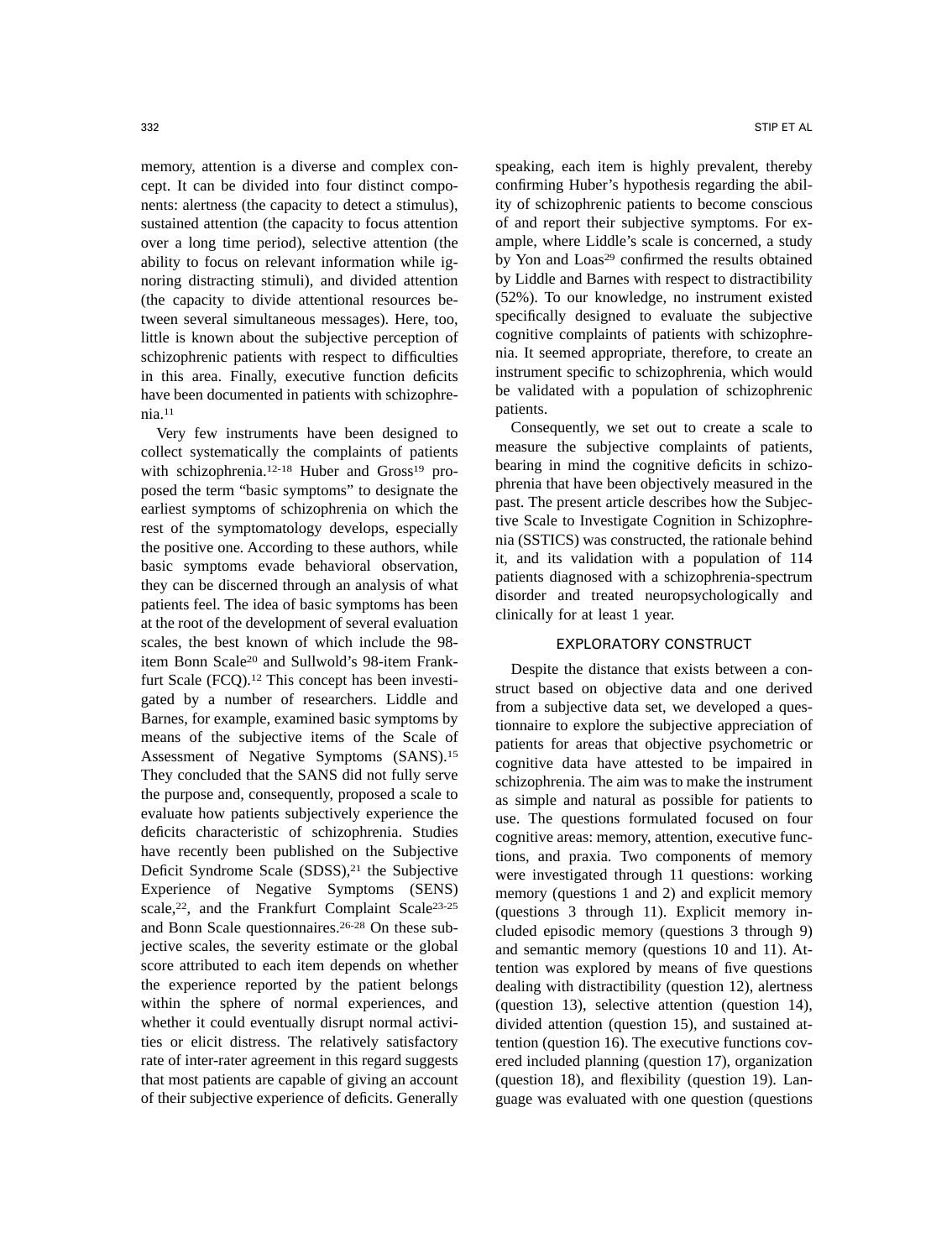20), as was praxia (question 21). In all, the questionnaire comprised 21 items.

The list of questions is included in the Appendix.

# METHOD

# *Pre-test of Experimental Version*

The questionnaire was first administered to a restricted sample for the purpose of correcting the wording of the questions, obtaining comments from both patients and investigators, and harmonizing the modalities of administration and the instructions. The original list comprised 23 questions. The population consisted of 40 patients who met the DSM-IV30 criteria for schizophrenia or schizoaffective disorder. Mean age of the patients was  $33.8 \pm 11.7$  years, and time elapsed since onset was  $10.5 \pm 9.7$  years. Mean aggregate score on the PANSS<sup>31</sup> clinical scales was 56. As a result of this exercise, a number of changes were made to clarify and simplify certain questions. Two items were deleted from the original list as they were overlooked by most of the patients, who felt that they did not apply to them: One examined their ability to remember hockey game scores and the other their ability to remember an everyday grocery list. Truth be told, patients were not avid sports fans, and they were not as interested in sports results as the normal population. Moreover, as a large number of patients live in supervised facilities, very few do their own grocery shopping. Accordingly, in the end, the questionnaire was reduced to 21 items. It should also be mentioned that the pre-test served to train the interviewers.

#### *Administration Procedure*

The instructions were first explained to the patients during a structured interview in which the investigator asked each of the 21 Likert-type questions in a simple manner:

"On the sheet before you is a series of questions on memory and concentration problems that you may have experienced while going about your everyday activities. We would like you to estimate how often you have noted such problems recently. In other words, if you find that a given description corresponds to a complaint or problem that you may have, then you should answer the question by indicating the frequency with which it occurs. Use the scale below to this end. Circle the number that best corresponds to your experience" (4–very often; 3–often; 2–sometimes; 1–rarely; 0–never)."

The approximate time to completion was 6 minutes on average. The questionnaire was administered at the patient's home, the outpatient clinic, or a community resource. The examiner had to verify whether the participant knew how to read and had to remain on site to answer any eventual questions, provide explanations, or go through the entire questionnaire with the participant, if needed. The examiner could give examples, especially for questions 13, 14, 15, and 19.

## *Experimental Version*

The final version of the questionnaire was then administered to 114 patients. The approximate time of completion and the administration settings were the same as for the pre-test (6 minutes on average). However, two outlier patients needed more than 20 minutes. Interviewers were trained beforehand in order to standardize their understanding and administration of the questions. In order to ascertain whether the questionnaire was administered in a standard fashion, inter-rater agreement between the two research assistants previously trained on the PANSS was measured with a sample of 11 participants. Analyses yielded the following results: for positive symptoms,  $r =$ .811 ( $P = .01$ ); for negative symptoms,  $r = -.889$  ( $P = .85$ ); and for general psychopathology,  $r = .85$  ( $P = .85$ ).

## *Pilot Study on a Normal Population*

Two practice trials were conducted with a population of healthy volunteers ( $N = 56$ ) to test the questionnaire and how it was administered. This population had a mean age of 46 years and was highly educated (university studies). The SSTICS global score was  $13.12$  (SD = 6.2).<sup>32</sup>

## *Characteristics of the Population*

The study's population consisted of a convenience sample of 114 community-treated patients in Montreal who met the DSM-IV diagnostic criteria for schizophrenia, schizophreniform disorder, or schizoaffective disorder. Diagnoses were verified by an outside evaluator by means of the SCID<sup>33</sup> at the time of the first encounter with the patients. Participants were recruited from various types of mental health resources: three psychiatric outpatient clinics, residential facilities, and an occupational center. Mean age of the patients was  $41$  years (SD = 15.5) and their mean years of schooling,  $11$  (SD = 2.77). Sixty-four participants held a college or university diploma and 39 completed 10 or fewer years of schooling. Data were missing for one participant. Most of the participants were single  $(n =$ 91); the others were either widowed/separated  $(n = 14)$  or married/living together  $(n = 7)$ . The status of one participant was unknown. Most participants  $(n = 91; 80%)$  were not gainfully employed, and only six reported annual income above CAN\$12,000.

Mean time elapsed since onset of illness was 15.59 years  $(SD = 108$  months) and mean number of previous hospital stays was  $6.6$  (SD =  $6.65$ ) for a mean time of hospitalization of 1 year and 4 months  $(SD = 29.27 \text{ months})$ . Twenty-five participants were hospitalized in the past year, five on tow or three separate occasions for a mean of 35 days. All were treated with antipsychotic drugs.

Psychopathological symptoms were rated with the PANSS, motor signs with the ESRS,<sup>34</sup> and depression with the Calgary Depression Scale (CDS).<sup>35</sup> Mean aggregate scores on the clinical scales were as follows:  $53.5$  (SD = 6.30) for the PANSS,  $1.79$  (SD = 2.82) for the CDS, and 5.80 for the ESRS. Mean scores on the PANSS subscales were as follows: 12.58 for positive symptoms, 13.53 for negative symptoms, and 25.44 for general psychopathology.

#### *Neuropsychological Assessment*

The neuropsychological battery consisted of a series of standardized tests with published normal control data that have shown a wide range of test scores in subjects with schizophrenia. All these tests were used in a Canadian study on cognition in schizophrenia.36 In this study, the verbal fluency was measured with the Controlled Oral Word Association Test<sup>37</sup> (pho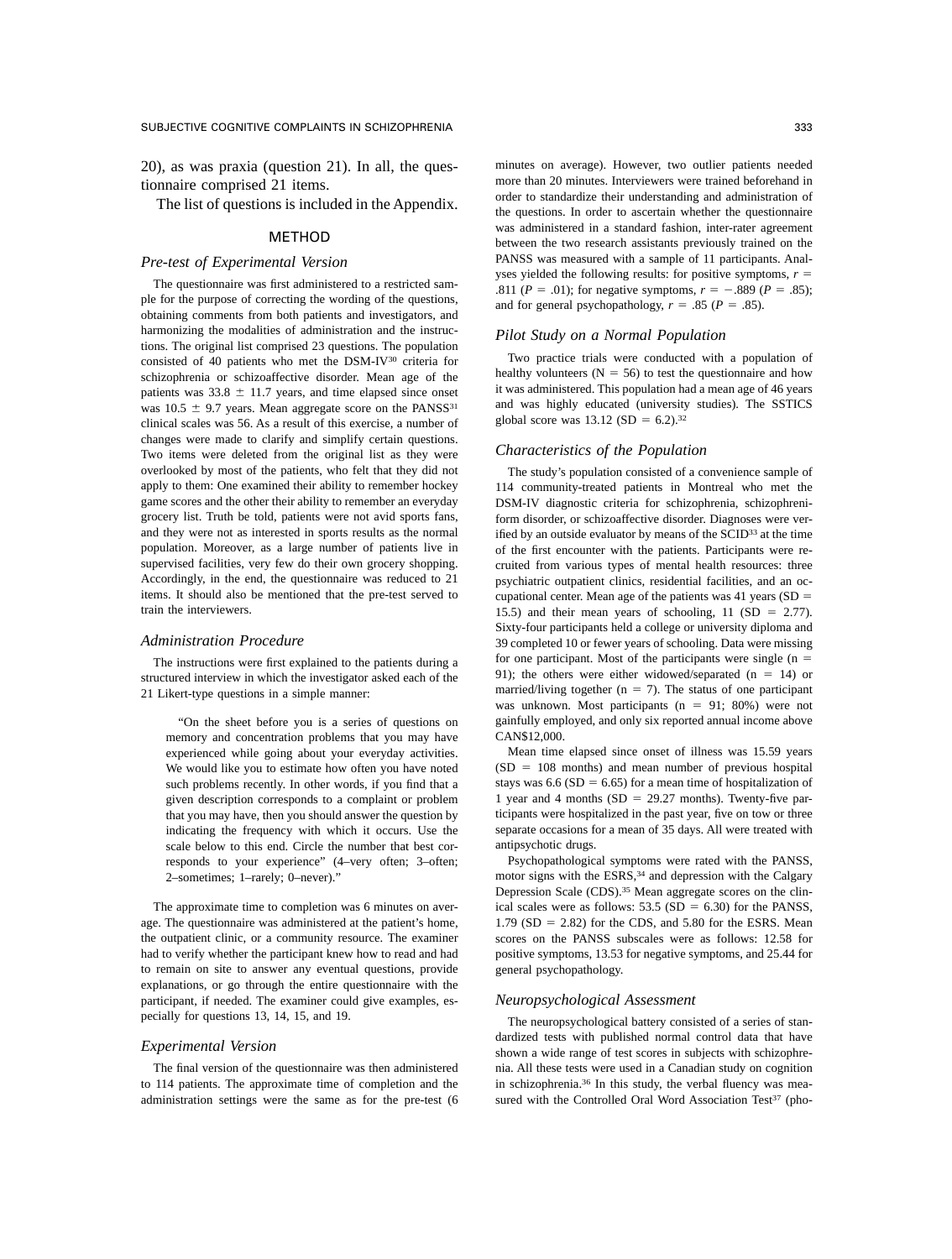nological and semantic); long-term memory was assessed with the Rey Auditory Verbal Learning Test (RAVLT),<sup>38</sup> and dependent variables were the total number of words learned over the five trials and after a delay; Attention was assessed using Trail Making Test A and B<sup>39</sup> and letter and symbol cancellation.<sup>40</sup> A trained neurologist assistant administered the tests.

# RESULTS

Means and standard deviations for all subjective and objective variables at both times are given in Table 1. The SSTICS global score was 25.94  $(SD = 9.72)$ .

#### *Reliability*

*Internal consistency.* The scale's reliability was measured by examining its internal consistency through Cronbach's alpha coefficients.41 The scale's consistency proved good (alpha  $= 0.858$ ) over the 113 patients. The alphas obtained were as follows: for overall memory, 0.768 (0.65 at T2); for short-term memory, 0.55 (0.55 at T2); for longterm memory, 0.58 (0.57 at T2); for attention, 0.613 (0.65 at T2); and for executive functions and praxia, 0.67 (0.67 at T2).

*Test-retest reliability (correlation).* Its stability over time (test-retest) was assessed with a sample of 78 patients examined by the same rater at a mean interval of 11 days (range, 2 to 22 days).Testretest showed that stability over time for the global score was good. Spearman's correlation coefficient <sup>42</sup> for the two global scores:  $r = 0.82$  ( $P < .01$ ).

# *Construct Validity*

*Validity of internal structure.* We performed an item analysis and a factor analysis. The extraction method used was principal component analysis. The decision-making criterion for factor extraction was an eigenvalue<sup>43</sup> above 1, provided that the total variance explained exceeded 50%. Based on these criteria, principal component analysis identified six factors that accounted for 57.5% of the

|                         | <b>Subjective Scoring</b> |      | <b>Objective Scoring</b> |        |         |
|-------------------------|---------------------------|------|--------------------------|--------|---------|
|                         | Mean                      | SD   |                          | Mean   | SD      |
| Total                   | 25.94                     | 9.72 |                          |        |         |
| 1                       | 1.79                      | 1.28 |                          |        |         |
| $\overline{2}$          | 1.74                      | 1.27 |                          |        |         |
| 3                       | 1.60                      | 1.34 |                          |        |         |
| $\overline{\mathbf{4}}$ | .73                       | 1.21 |                          |        |         |
| 5                       | .83                       | 1.13 |                          |        |         |
| 6                       | .52                       | .83  |                          |        |         |
| $\overline{7}$          | 1.52                      | 1.23 |                          |        |         |
| 8                       | 1.09                      | 1.27 |                          |        |         |
| $\boldsymbol{9}$        | .50                       | .93  |                          |        |         |
| $10\,$                  | 1.23                      | 1.26 |                          |        |         |
| 11                      | 1.90                      | 1.32 |                          |        |         |
| 12                      | 1.92                      | 1.21 |                          |        |         |
| 13                      | 1.23                      | 1.11 |                          |        |         |
| 14                      | 1.23                      | 1.17 |                          |        |         |
| 15                      | 1.50                      | 1.35 |                          |        |         |
| 16                      | 1.64                      | 1.20 |                          |        |         |
| 17                      | .94                       | 1.21 |                          |        |         |
| 18                      | 1.00                      | 1.23 |                          |        |         |
| 19                      | 1.43                      | 1.09 |                          |        |         |
| 20                      | 1.34                      | 1.2  |                          |        |         |
| 21                      | .26                       | .84  |                          |        |         |
|                         |                           |      | Verbal fluency L*        | 25.24  | 9.63    |
|                         |                           |      | Verbal fluency Ct        | 34.64  | 8.85    |
|                         |                           |      | Trail Making A           | 48.67  | 24.55   |
|                         |                           |      | <b>Trail Making B</b>    | 138.02 | 124.10  |
|                         |                           |      | <b>RAVLT</b>             | 38.6   | (11.45) |

**Table 1. Results of Cognitive Assessment**

\*Letter.

†Category.

Abbreviation: RAVLT, Rey auditory verbal learning test.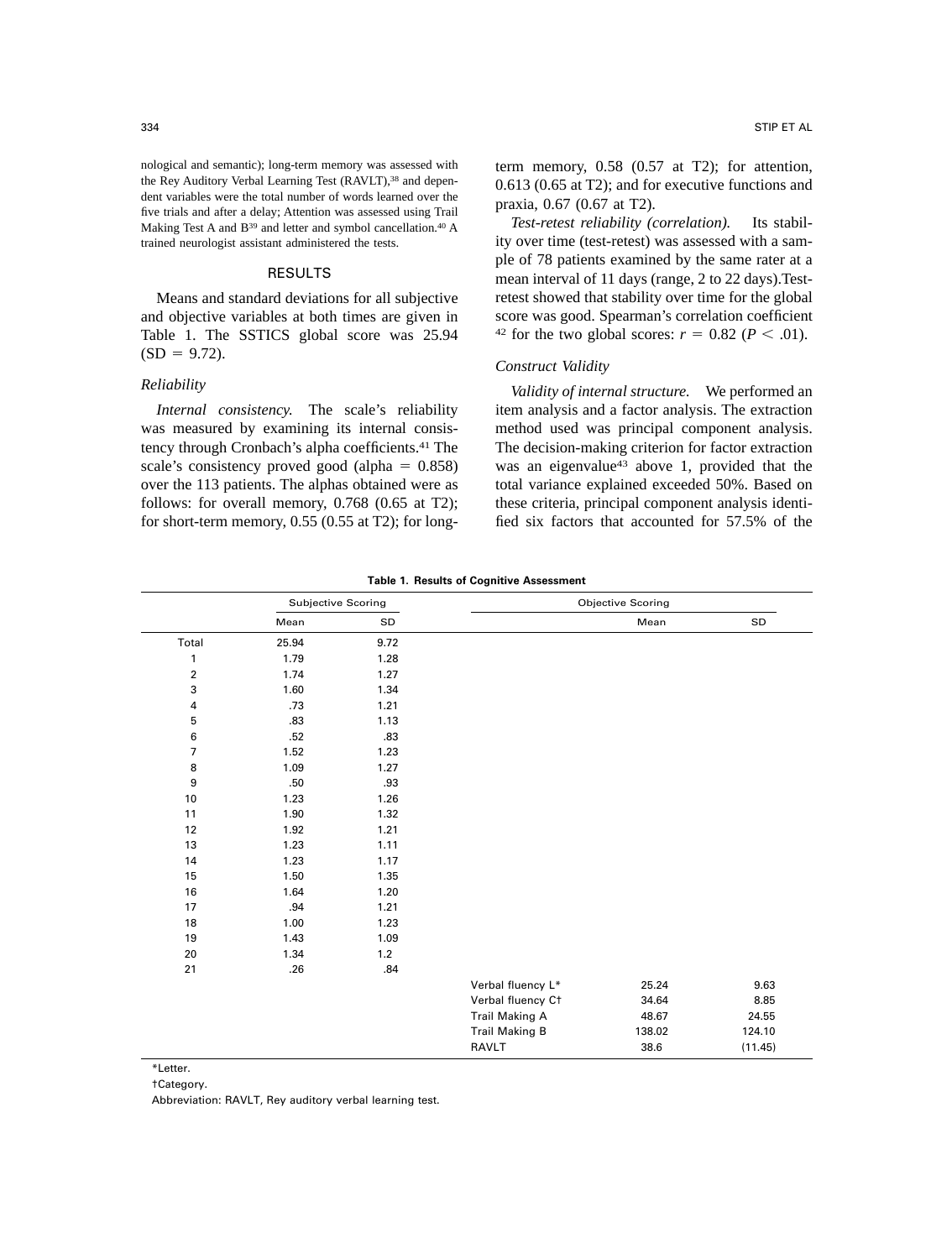Component Extraction Sums of Squared Loadings Total % of Variance Cumulative % Rotation Total 1 5,829 27.8 27.8 3,610 2 1,723 8.2 36.0 2,238 3 1,420 6.8 42.7 1,648 4 1,311 6.2 49.0 3,360 5 1,212 5.8 54.7 1,812 6 1,082 5.2 59.9 2,854 7 8 9 10 11 12 13 14 15 16 17 18 19 20 21

**Table 2. Principal Component Analysis: Total Variance Explained**

total variance (Table 2). Factor 1 had a value of 5.82 and explained 27.8% of the variance; factor 2 had a value of 1.72 and explained 8.2% of the variance.

In this study of cognitive subjectivity, we first used factor analysis for exploratory purposes to see through rotation whether latent variables would emerge and eventually lead to a model different from the one put forth regarding the cognitive construct by domain. Principal component analysis (rotation method: Oblimin<sup>44</sup> with Kaiser normalization<sup>45</sup>) yielded a six-factor solution. This allowed us to arrive at a model by selecting the variable most highly loaded with respect to the various factors (Table 3).

Convergent validity was precluded by the fact that no other test measuring subjective experience was administered simultaneously. However, we did analyze the correlation between the SSTICS and

objective measures. The SSTICS global score was significantly correlated with the explicit memory measure  $(r = -.244, P = .0009)$ , as was the SSTICS global memory score with the objective explicit memory score  $(r = -.241, P = .10)$ . A significant correlation emerged also between the SSTICS long-term memory score and the objective score  $(r = -193, P = .04)$ . The same was observed between the SSTICS attention score and the objective explicit memory score  $(r = -193, P =$ .042).

We examined whether a correlation existed with the PANSS global, general, positive, and negative scores. In addition we examined the cognitive PANSS factor considered by some to be a potential cognitive factor,46 as well as with the ESRS global score and depression. We also examined whether a correlation existed with insight, an item contained in the PANSS. The SSTICS total score proved

| <b>Subjective Factors</b> | Items          | <b>Subjective Domains</b>    |
|---------------------------|----------------|------------------------------|
| Factor 1                  | 16, 17, 18, 19 | Sustained executive function |
| Factor 2                  | 7, 9, 10, 11   | Memory of information        |
| Factor 3                  | 1, 3, 15, 20   | Consciousness of effort      |
| Factor 4                  | 2, 4, 5, 21    | Daily life                   |
| Factor 5                  | 8, 12, 14      | Distractibility              |
| Factor 6                  | 13             | Alertness                    |

**Table 3. Subjective Cognitive Domains of Complaints**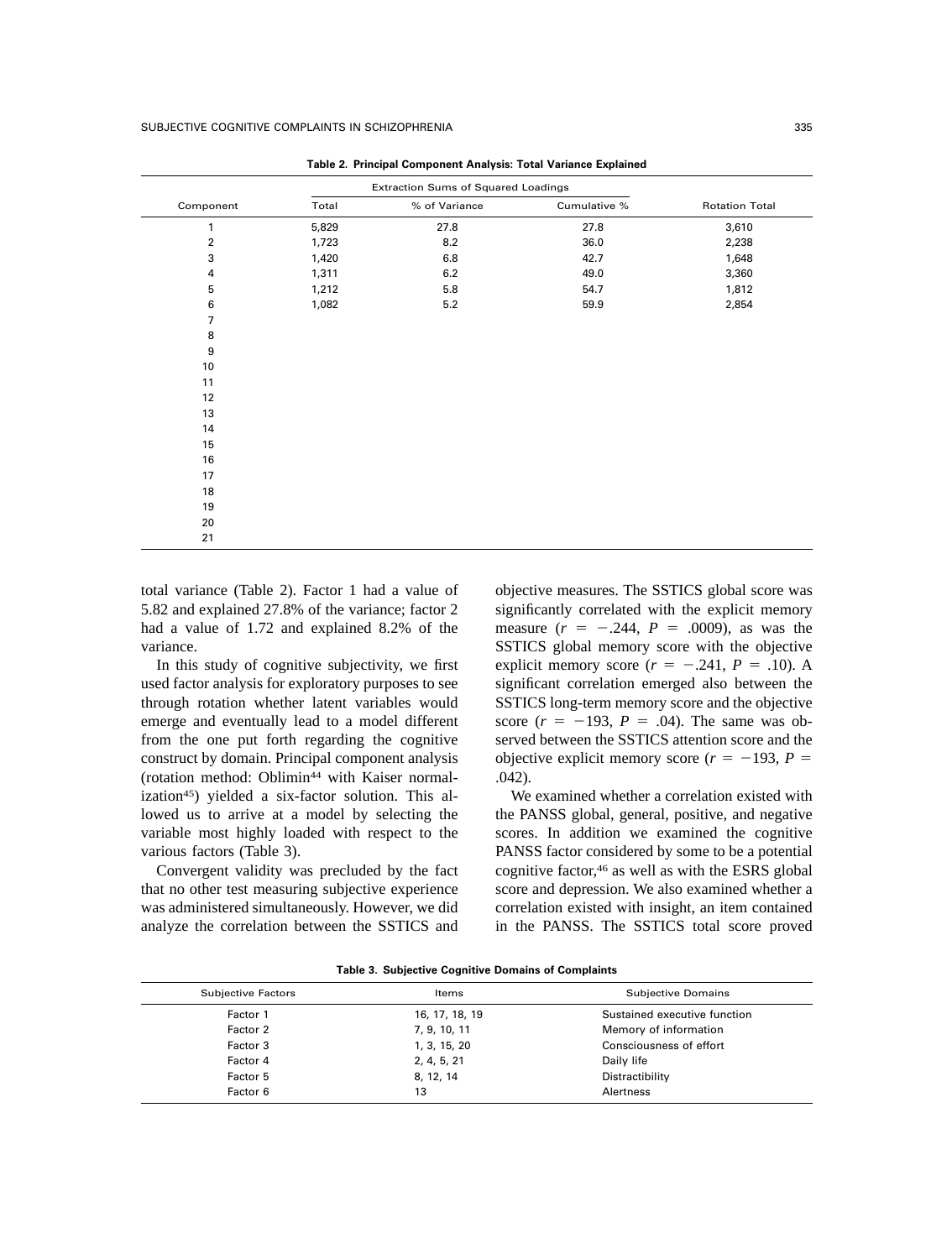correlated with the PANSS negative  $(r = .228)$ ;  $P = .015$ ) and general scores ( $r = .260$ ;  $P = .005$ ). The SSTICS total score was also correlated with insight  $(r = -.181; P = .055)$ , as was the SSTICS explicit semantic memory score  $(r = -.242; P = )$ .011). Depression was correlated only with the SSTICS Executive Function  $(r = .208; P = .027)$ . The only correlation between the SSTICS and the EPS was on item 21 regarding difficulty getting dressed or eating  $(r = .281; P = .003)$ . The only correlation between the PANSS cognitive factor and the SSTICS was on item 4, that is, remembering the names of your medications ( $r = .309$ ;  $P =$ .001).

## *Back Translation*

The questionnaire was back-translated into English. See Appendix.

# **DISCUSSION**

We consider that this study is still a work in progress. Nevertheless, to our knowledge, this was the first time a subjective scale of cognition in schizophrenia was used to record and quantify patient complaints in this regard. This scale was based on an a priori construct related to objective empirical data and the existence of acknowledged cognitive functions, such as memory, attention, executive functions, and language. Most of the items deal with the various components of memory. The SSTICS could constitute a scale to evaluate the cognitive complaints of patients with a schizophrenia-spectrum disorder. The SSTICS seems easy to administer and takes approximately 6 minutes to complete. The scale's reliability was shown to be acceptable. We also demonstrated that its stability over time was good. Meanwhile, we suggest that it is premature to draw conclusions as to its validity and reliability at this point. The correlation between the SSTICS and the objective memory performances of patients was not surprising as the instrument is in large part a subjective scale for measuring memory. The SSTICS was able to show a higher score in a schizophrenia population than in a normal population.

Other studies have shown that it is possible to measure the subjectivity of patients with schizophrenia in areas other than cognition, such as quality of life,<sup>47</sup> service satisfaction,<sup>48</sup> perception of medication,49-51 and symptoms.12,15,52-57 Where the perception of cognitive problems is concerned, the patients in this study responded well to the scale, and the factorial construct derived from the results (rather than from the initial theoretical construct) reflected their perception. So can we trust patients with schizophrenia when they report having or not having memory difficulties? This is a question that may not be specific to schizophrenia.58 Those in whom such difficulties are objective do not pose much of a problem, given that an investigation can be undertaken to confirm the situation and determine the causes with a view to reassuring and treating the patients (depression, benzodiazepine abuse). However, it is puzzling when patients complain about their memory but their situation cannot be corroborated objectively. It is interesting to note that in a study comparing memory self-evaluation and an objective measure, seniors  $(N = 5,444)$ who initially had a normal or higher cognitive score and who complained about their memory presented with the worst deterioration 2 years later.<sup>58</sup>

As shown by the distribution of subjective domains based on factor saturation, there is a difference between the distribution of the items as factors in the initial model and in the neo-construct grouping the items according to a different distribution. This could mean a number of things; First, that the construct is not sound. Indeed, the difference could stem from the fact that when we go from an objective construct (based on a line of questioning derived from cognitive neuropsychology models) to a set of subjective responses, we somehow change the construct. In other words, the shift from objectivity to subjectivity is at play here. The difference could also mean that the items selected were ill suited to measure what we wished to measure with respect to the initial construct. Finally, the difference could also involve the fact that the items selected refer contemporaneously to several overlapping dimensions. In this case, there would be too much overlapping. Whatever the reason, the global score alone is reliable here. If we wish to understand or grasp the subjectivity of schizophrenia patients and their mode of thought and representation (including schizophrenic metacognition), how we take the factors into account appears to be in itself a critical factor. This is why we also present here a solution based on six fac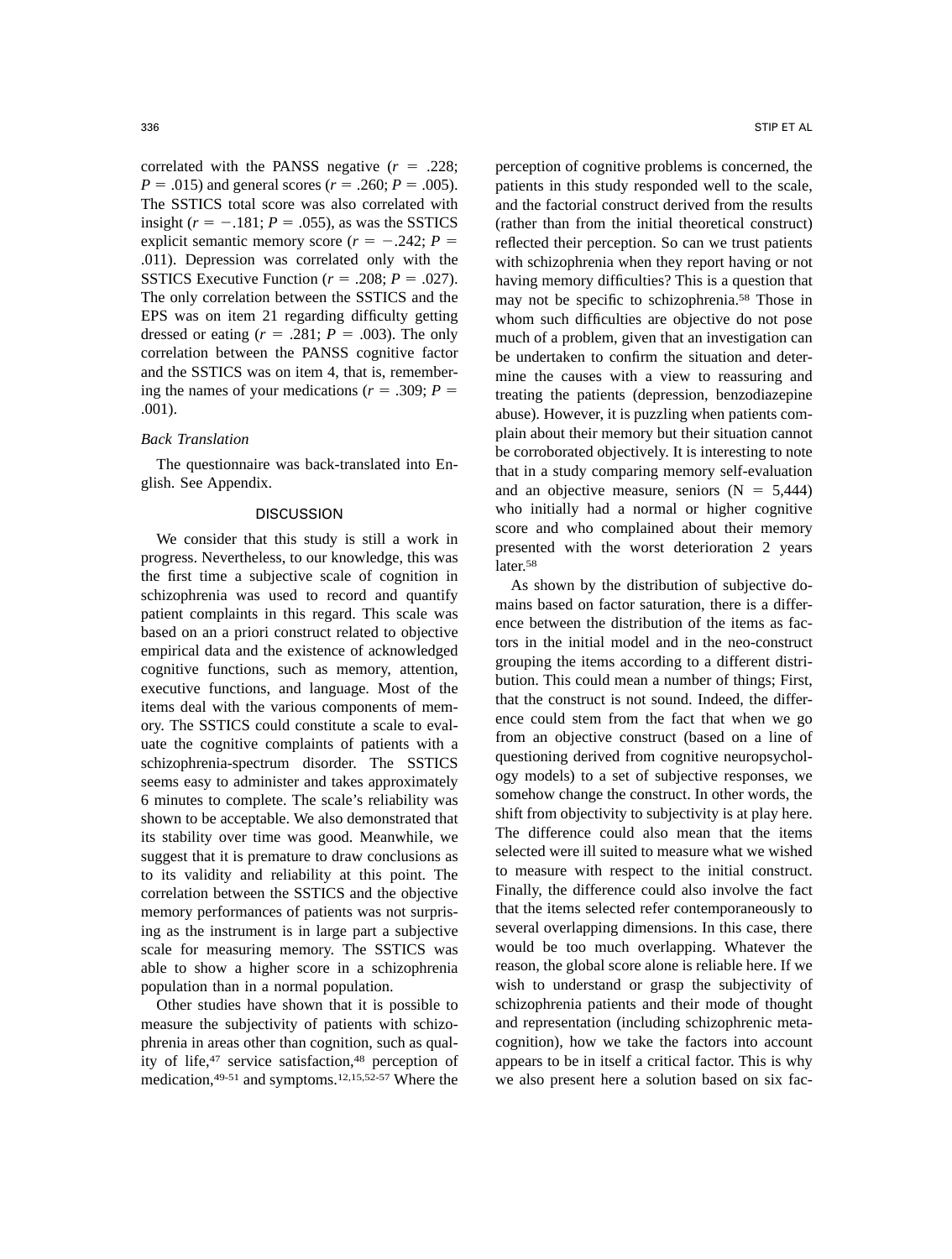tors: sustained executive function, memory, consciousness of effort, daily life, distractibility, and alertness.

Ongoing studies involving a larger number of subjects will allow us to run a confirmatory factor analysis based on the subjective model. What we sought first was to identify the optimal number of common factors by evaluating the pertinence of factor analysis models with a growing number of factors. Then, combining the indications suggested by the loading profiles with our clinical and neuropsychological knowledge of cognition, we arrived at a simplified model. It will be possible to refine this model thanks to the use of powerful computer software specialized in confirmatory analysis in other studies under way. Originally, factor analysis was a technique used for exploratory purposes to discern traces of latent variables. Given that the model yielded by this solution differed from the one that we had postulated, we entertained the idea of testing the latter by carrying out a confirmatory analysis. However, this approach remains questionable at this point in time, as it amalgamates one field (modelization) with another (hypothesis testing). When the aim of a study is to construct a model with an acceptable degree of simplicity and readability, it is best to focus on indices of optimality. It is now possible to arrive at a new model by selecting the variables heavily loaded on the different factors.

Another point worth noting is the connection between insight and perception of a problem.59-61 The PANSS judgement item is defined as "impaired awareness or understanding of one's own psychiatric condition and life situation." This is evidenced by failure to recognize past or present psychiatric illness or symptoms, denial of need for psychiatric hospitalization or treatment, decision characterized by poor anticipation of consequences, and unrealistic short-term and long-range planning. Our study yielded a negative correlation between severity on the PANSS insight score and the SSTICS score. The more a patient lacks insight, the less he perceives cognitive difficulties. This is both the cornerstone of what we are saying here and its major limitation, as we can well imagine that the more a patient is affected in terms of psychotic symptoms, the less his insight is intact and the less his subjective perception of a cognitive

deficit is present. Our largest difficulty is being able to evaluate and consider a patient's complaint when it is hidden by his lack of insight. Our instrument seems to us limited in this regard and this is an obstacle that is intrinsic to psychotic disorders. This is why we recommend measuring insight at the same time as we use the SSTICS.

This study has other limitations. We did not use a second subjective scale for the purpose of external validity. Nor did we administer the questionnaire to populations other than the one composed of patients meeting the diagnostic criteria for schizophrenia, schizoaffective disorder, or schizophreniform disorder. For example, several investigations have shown that the FCQ has no diagnostic specificity.24 Looking beyond the preliminary results obtained on our scale in this study, there are a number of areas that were not covered and that would be interesting to explore, such as the specificity of each item and the relationship between subjective cognitive symptoms and social adaptation.62 Also, the scale used in this study was in French. The English back-translation included at the end of the article is currently being validated.

# *Conclusion*

When a patient with schizophrenia undergoes a psychopathological and cognitive evaluation by means of measurement scales, the clinician's judgement is generally considered to be objective. The patient's judgement, instead, is considered subjective. By escaping the influence of the psychopathology reported by the patient, objective methods are deemed to be more reliable and valid. Nevertheless, subjective symptoms (which are often recurring) can play an important role in the residual deficits observed in schizophrenia patients. If we can confirm that the SSTICS is a simple, quick, and reliable instrument for evaluating the subjective dimension of cognitive difficulties in schizophrenia, this first exploratory study would have been helpful. Such a scale could be used with schizophrenia patients to better identify their complaints. Given the strong correlation between the results of this scale and objective data concerning memory and (to a lesser degree) attention, it would seem that the subjective complaints of patients correspond to their actual cognitive deficits. The study of the psychometric properties of the SSTICS must be completed evaluating its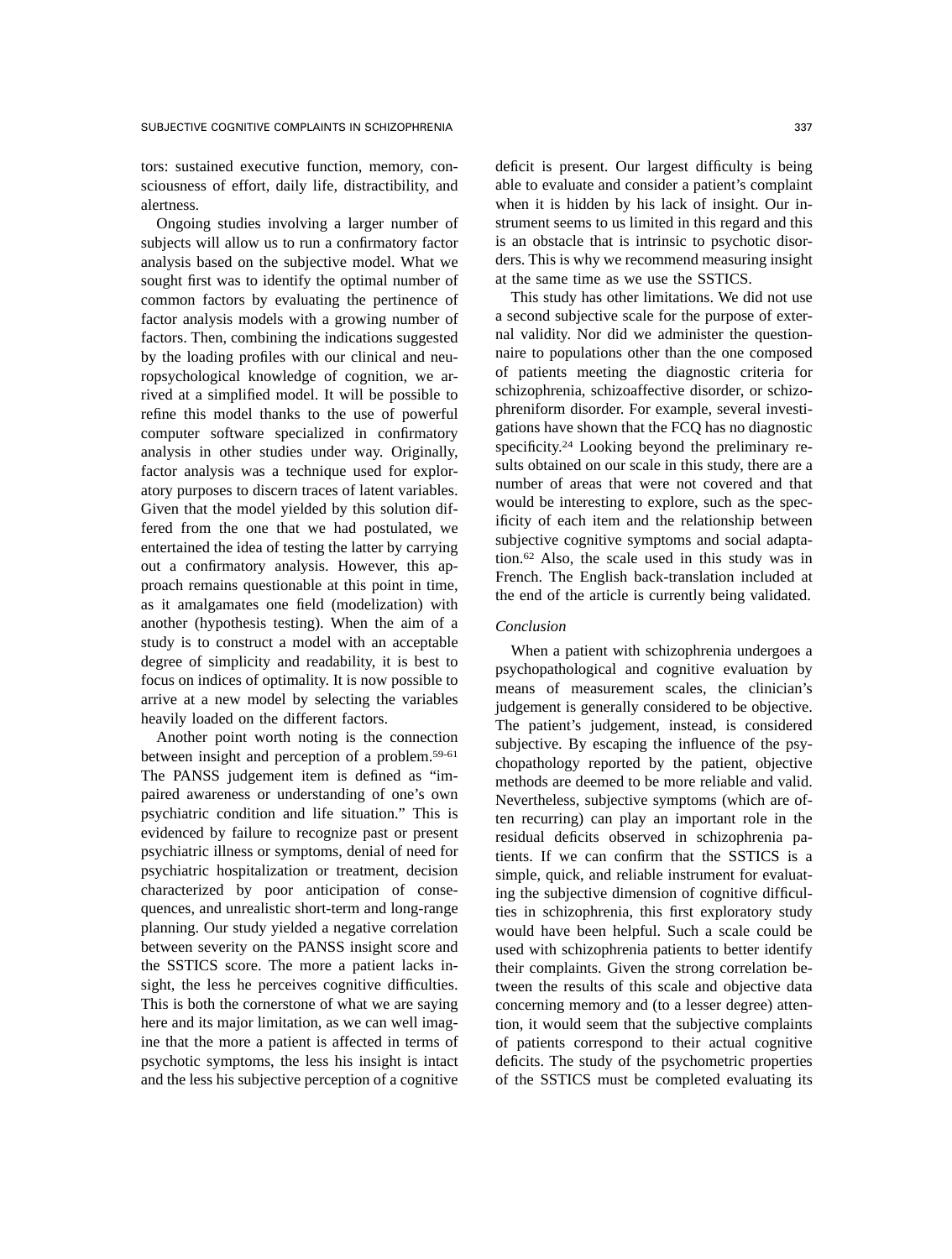sensitivity to change. It could then eventually be used in psychopharmacological trials and nonpharmacological therapeutic trials to measure the effects of various treatments on the perception that patients have of their cognitive functioning. The systematic evaluation of subjective experience independently from its impact on schizophrenia patients' behavior is neglected in most structured interviews and symptoms rating scales. However, subjective complaints might be a predictor of outcome functioning, medication compliance, and psychotic worsening and better reflect patient wellbeing than do behavioral assessment. We suggest that subjective cognitive deficits are prevalent in schizophrenia, that they can be reliably assessed, and that they constitute a clinically important dimension of the disorder.

# Appendix

1. Have you noticed any difficulty remembering things?

4–very often

3–often

2–sometimes

1–rarely

0–never

2. Do you have difficulty remembering information that is freshly received *and that must be used immediately*, such as a telephone number, an address, a room number, a bus route number or a doctor's name?

3. Do you have difficulty memorizing things, such as a grocery list or a list of names?

4. Do you have difficulty remembering the names of your medications?

5. Do you ever forget things, such as a date with a friend or a doctor's appointment?

6. Do you forget to take your medication?

7. Do you have difficulty remembering information that you read in the newspapers or hear on TV?

8. Do you have difficulty doing household chores or repairs? For example, do you ever forget how to cook things or what ingredients go into a recipe?

9. Do you have difficulty remembering how to get to the hospital or the outpatient clinic or even to your own place?

10. Do you have difficulty remembering the names of well-known people, such as the Prime Minister of Canada?

11. Do you have difficulty remembering national capitals, important dates in history, names of countries on other continents, or major scientific discoveries?

12. Are you absent-minded or up in the clouds? For example, you lose your train of thought in a conversation because you are distracted or you have a hard time focusing on what you are reading?

13. Do you have difficulty being on the alert or reacting to unexpected situations? For example, a fire alarm or a car that rushes by suddenly as you are crossing the street.

14. Do you have difficulty making out what's important when you are presented with different bits of information simultaneously? For example, the name of your medication or your next doctor's appointment while two people are talking about music nearby.

15. Are you unable to do two things at once? For example, memorize an address while making coffee, or count the money in your wallet while the pharmacist explains your medication to you.

16. Do you have trouble focusing your attention on the same thing for more than 20 minutes? For example, at a conference or a book reading or during a lesson in a classroom.

17. Do you have difficulty planning out your activities as easily as you used to? For example, charting an itinerary for getting someplace, making a budget for the month, preparing meals, or making time for laundry.

18. Do you have difficulty coordinating your movements and actions of everyday life as easily as you used to? For example, using the telephone, doing some shopping, running errands, preparing meals, doing housework, doing laundry, using transportation, doing home repairs.

19. Do you have difficulty changing your movements, decisions or ways of doing things if you are asked to do so *and you agree*? For example, you agree to do so but it is hard because it is no longer the same.

20. Do you have difficulty finding your words, forming sentences, understanding the meaning of words, pronouncing words, or naming objects?

21. Do you have difficulty getting dressed or eating? For example, handling buttons, zippers, work tools, scissors, a fork, a key in a lock.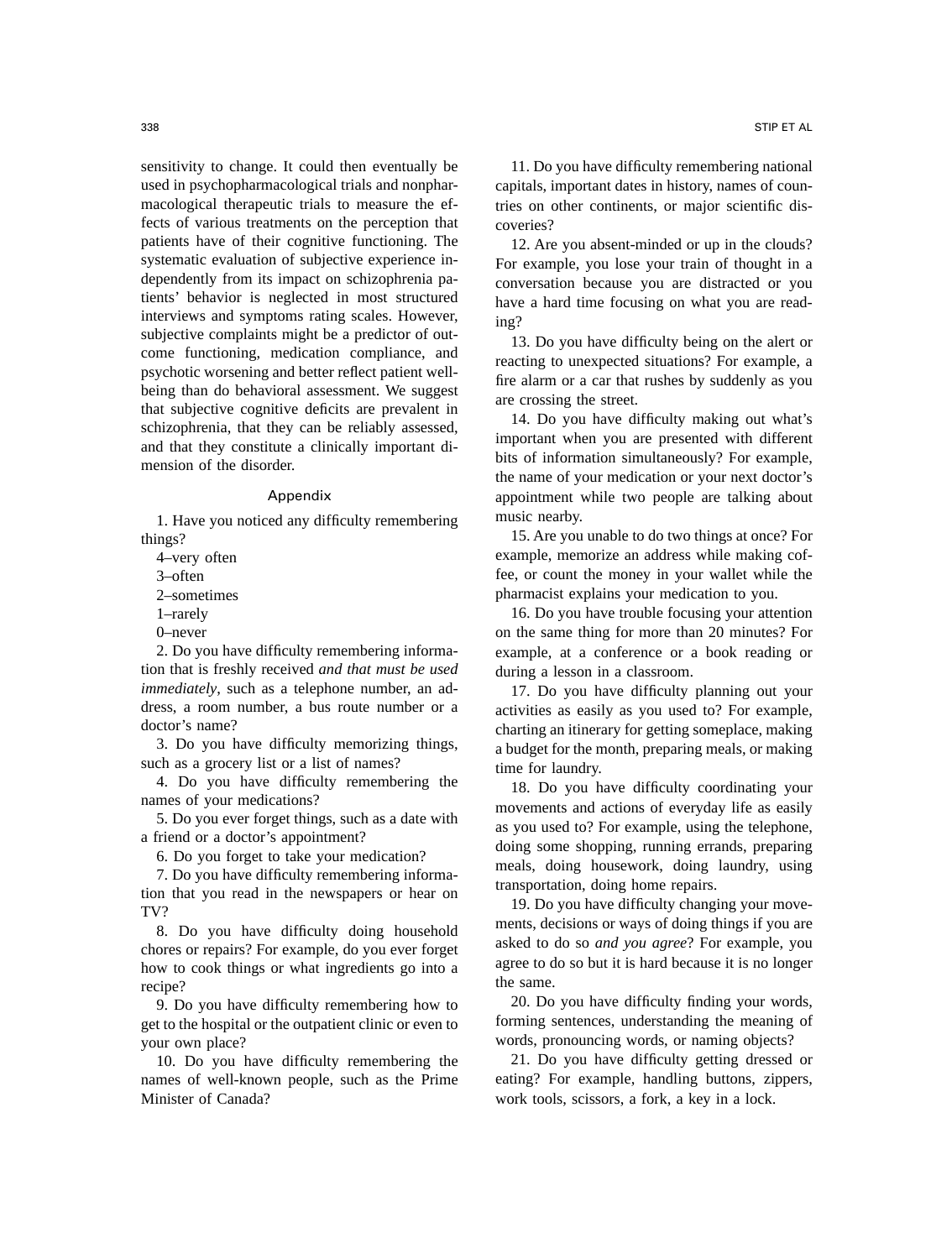#### REFERENCES

1. Saykin AJ, Shtasel DL, Gur RE, Kester DB, Mozley LH, Stafiniak P. Neuropsychological deficits in neuroleptic naive patients with first-episode schizophrenia. Arch Gen Psychiatry 1994;51:124-131.

2. Lussier I, Stip E. Memory and attention deficits in drug naive patients with schizophrenia. Schizophr Res 2001;48:45- 55.

3. Clare L, McKenna PJ, Mortimer AM, Baddeley AD. Memory in schizophrenia: what is impaired and wath is preserved? Neuropsychologia 1993;31:1225-1241.

4. Stip E, Lussier I. Heterogeneity of memory dysfunctioning in schizophrenia. Can J Psychiatry 1996;41(1 Suppl):S14- S20.

5. Aleman A, Hijman R, de Haan E, Kahn RS. Memory impairment in schizophrenia: a meta-analysis. Am J Psychiatry 1999;156:1358-1366.

6. Stip E, Lussier I, Babai M, Briand C, Leger C. Schizophrénie: comprendre le déficit mnésique avant la remédiation cognitive. J Ther Comportement Cogn 2000;10:45-51.

7. Saykin AJ, Gur RC, Gur RE, Mozley PD, Mozley LH, Resnick SM. Neuropsychological function in schizophrenia. Selective impairment in memory and learning. Arch Gen Psychiatry 1991;48:618-624.

8. Green MF. What are the functional consequences of neurocognitive deficits in schizophrenia? Am J Psychiatry 1996;153:321-330.

9. Green MF, Nuechterlein KH. Backward masking performance as an indicator of vulnerability to schizophrenia. Acta Psychiatr Scand 1999;395(Suppl):34-40.

10. Lussier I, Stip E. Selective attention and schizophrenia before the administration of neuroleptics. Encephale 1999;25: 576-583.

11. Semkovska M, Bedard MA, Stip E. Ecological assessment of executive dysfunction during daily activities in schizophrenia. Schizophr Res. In press.

12. Süllwold L, Huber G. Schizophrene basisstörungen (Basic schizophrenic disorders). Berlin, Germany: Springer Verlag, 1986.

13. Klosterkotter J, Gross G, Huber G, Steinmeyer EM. Are self-perceivable neuropsychological deficits in patients with neuroses or personality disorder diagnoses indicative of later schizophrenia? Nervenarzt 1997;68:196-204.

14. Klosterkotter J. The meaning of basic symptoms for the genesis of the schizophrenic nuclear syndrome. Jpn J Psychiatry Neurol 1992;46:609-630.

15. Liddle PF, Barnes TR. The subjective experience of deficits in schizophrenia. Compr Psychiatry 1988;29:157-164.

16. Cuesta MJ, Peralta V, Juan JA. Abnormal subjective experiences in schizophrenia: its relationships with neuropsychological disturbances and frontal signs. Eur Arch Psychiatry Clin Neurosci 1996;246:101-105.

17. Peralta V, Cuesta MJ. Schneiderian versus Bleulerian schizophrenia and basic symptoms. Psychopathology 1991;24: 151-157.

18. Peralta V, Cuesta MJ, de Leon J. Positive versus negative schizophrenia and basic symptoms. Compr Psychiatry 1992;33: 202-206.

19. Huber G, Gross G. The concept of basic symptoms in schizophrenic and schizoaffective psychoses. Recent Prog Med 1989;80:646-652.

20. Gross G, Huber G, Klosterkötter J, Linz M. Bonn Scale for Assessment of Basic Symptoms. Berlin, Germany: Springer Verlag, 1987.

21. Jaeger J, Bitter I, Czobor P, Volavka J. The measurement of subjective experience in schizophrenia: the Subjective Deficit Syndrome Scale. Compr Psychiatry 1990;31:216-226.

22. Selten JP, Sijben NE, van den Bosch RJ, Omloo-Visser J, Warmerdam H. The subjective experience of negative symptoms: a self-rating scale. Compr Psychiatry 1993;34:192-197.

23. Moritz S, Krausz M, Gottwalz E, Lambert M, Perro C, Ganzer S. Cognitive dysfunction at baseline predicts symptomatic 1-year outcome in first-episode schizophrenics. Psychopathology 2000;33:48-51.

24. Mass R, Weigel S, Schneider S, Klepsch R. Schizophrenia-specific basic symptoms. A successful replication. Psychopathology 1998;31:113-119.

25. Cuesta MJ, Peralta V, Irigoyen I. Factor analysis of the Frankfurt Complaint Questionnaire in a Spanish sample. Psychopathology 1996;29:46-53.

26. Klosterkotter J, Hellmich M, Steinmeyer EM, Schultze-Lutter F. Diagnosing schizophrenia in the intial prodromal phase. Arch Gen Psychiatry 2001;58:158-164.

27. Fabisch K, Fabisch H, Langs G, Macheiner H, Fitz W, Honigle D. Basic symtpms and their contribution to the differential typology of acute schizophrenic and schizoaffective disorders. Psychopathology 2001;34:15-22.

28. Schultze-Lutter F, Klosterkotter J, Steinmeyer EM. Application of the "rough set" model for the evaluation of selfexperienced nueropsychological deficits as predictors for schizophrenia. Results of an 8-year follow-up prospective study. Schizophr Res 1998;29:61-62 .

29. Yon V, Loas G. Subjective Experience of Deficits Scale in schizophrenic patients. Encephale 1998;24:185-193.

30. American Psychiatric Association. Diagnostic and Statistical Manual of Mental Disorders. Ed. 4. Washington, DC: American Psychiatric Association, 1994.

31. Kay SR., Fiszbein A, Opler LA. The Positive and Negative Syndrome Scale. Schizophr Bull 1987;13:261-276.

32. Mancini AM, Stip E. Subjective experience of cognitive deficits in schizophrenia. Schizophr Res 53(Suppl):144, 2002.

33. Williams JB, Gibbon M, First MB. The Structured Clinical Interview for DSM-III-R (SCID) II: multisite test-retest reliability. Arch Gen Psychiatry 1992;49:630-636.

34. Chouinard G, Ross-Chouinard A, Annable L, Jones BD. Extrapyramidal Symptoms Rating Scale. Can J Neurol Sci 1980;7:233.

35. Addington D, Addington J, Maticka-Tyndale E. Specificity of the Calgary Depression Scale for schizophrenics. Schizophr Res 1994;11:239-244.

36. Purdon SE, Jones BD, Stip E, Labelle A, Addington D, David SR. Neuropsychological change in early phase schizophrenia during 12 months of treatment with olanzapine, risperidone, or haloperidol. The Canadian Collaborative Group for Research in Schizophrenia. Arch Gen Psychiatry 2000;57:249- 258.